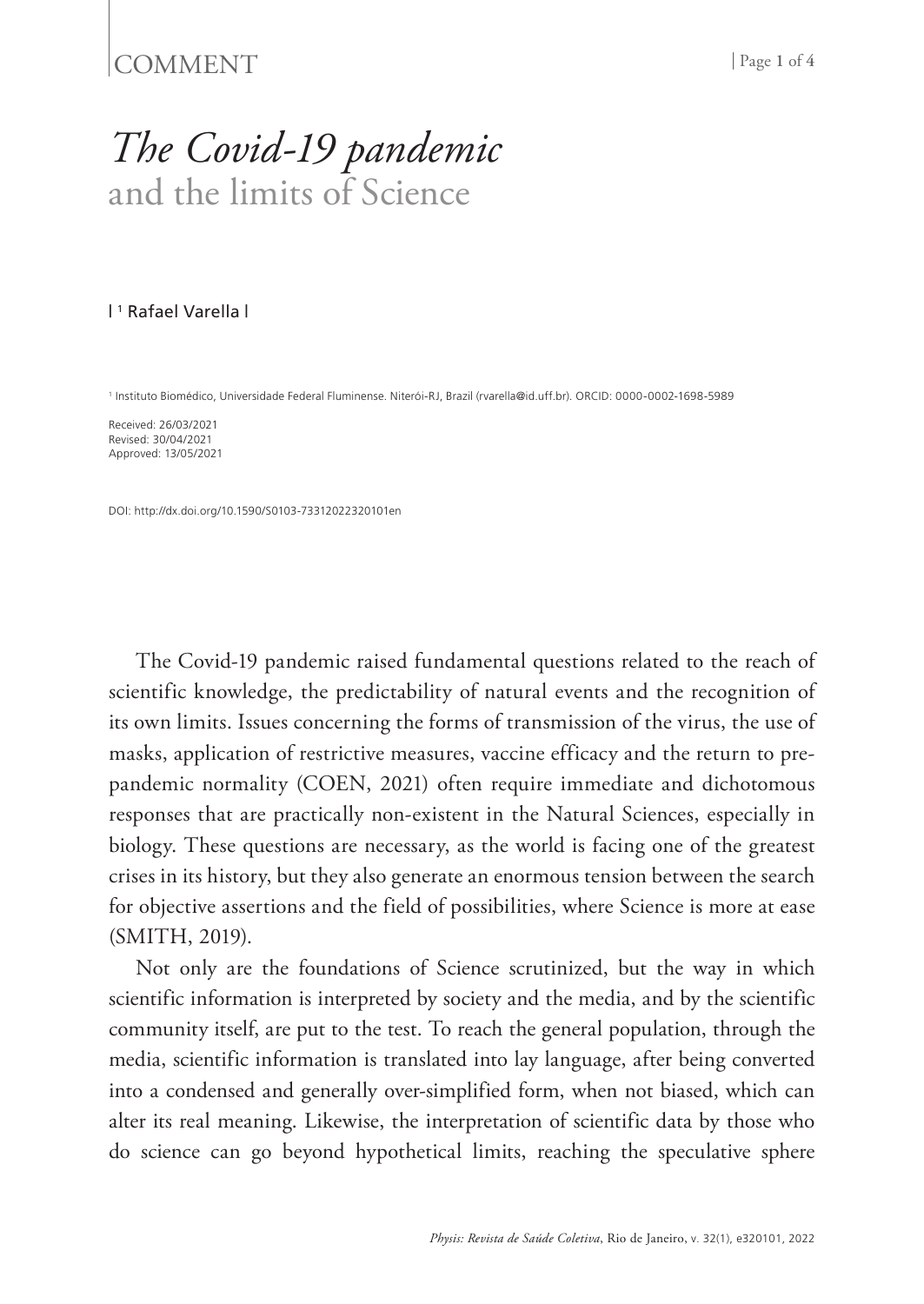(KÖCHE, 2011). These are relevant issues and should be widely debated to avoid a process of disinformation and extremism.

Ideally, the search for knowledge is the noblest objective of Science, as it promotes the elevation of the human being through knowledge, and that which "produces correction and good fortune", according to Socrates in Eutidemus (HAMELIN, 2018). In the modern view, science takes on a utilitarian aspect, being valued for its ability to promote physical and material well-being, being especially represented by its tangible technological advances (REALE, 2014). In this appreciation of utility and praxis, current Science has become synonymous with scientific method. The "method" was developed in the scientific revolutions of the 16th and 17th centuries, especially represented by Bacon and Galilei, and became the dividing element between the Natural Sciences and the Ideal Sciences (HESSEN, 2012). Its foundation is based on the creation of contingent models of reality that allow the apprehension of certain aspects of nature, subjecting them to verification and quantification (SMITH, 2019).

The field of Biology, as already said, hardly presents its conclusions in a simplistic way. Biological events are extremely complex and our understanding is limited to the theoretical and instrumental arsenal available. The emergence of Covid-19 in the midst of the information and biotechnology age is a small sample of our misunderstanding of natural phenomena (WIERSINGA et al., 2020). Furthermore, we must remember that scientific investigation does not directly verify natural phenomena, as their scope and complexity are immeasurable, but on measurable particulars. Under such conditions, data obtained in analytical scientific research are commonly expressed in probabilistic terms, that is, included in the universe of possibilities, between the world of mathematical objectivity and subjective interpretation (MACIEL; TELLES, 2000).

It is precisely at this intersection between data obtained in scientific investigation and extrapolation to the "real world", where Science takes its most significant step. This bridge from the circumstantial to the complex seeks to simplify the explanation of phenomena and their predictability, opening the doors to control over them. Although experiments provide solid estimates, experimental results and reality operate on parallel planes that seem to come closer and further apart as we progress in the quest for knowledge. Unfortunately, however, the current quantitative scientific model, which places excessive emphasis on practice and little study of the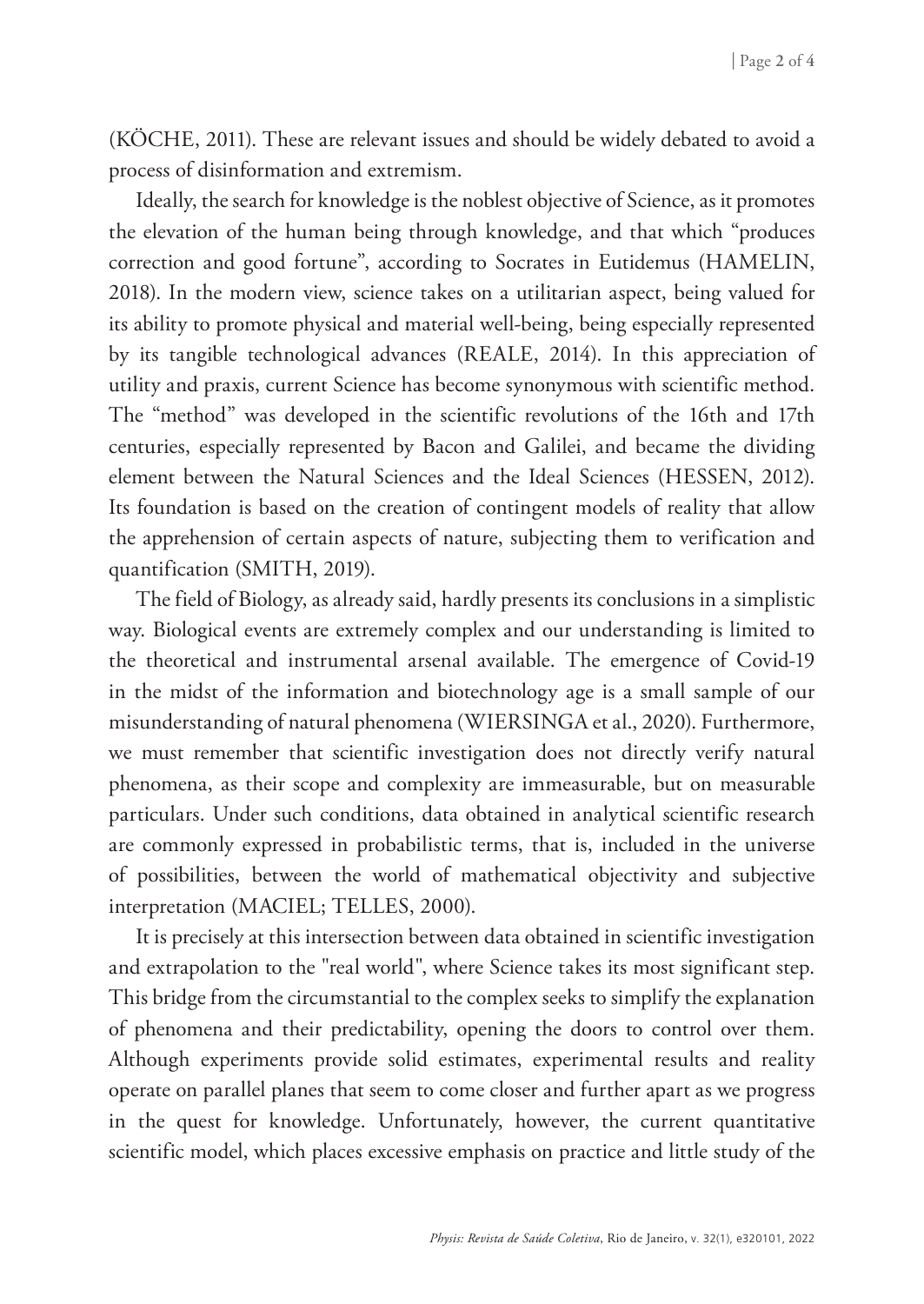theory of knowledge, makes scientists forget that their observations are models that operate within limits, and not a faithful representation of the finished reality (Smith, 2019). In this self-deception of what scientific investigation actually represents, and in the eagerness to provide objective answers, they go beyond the limits of their observations, drawing conclusions that operate in the speculative world.

In addition to the eternally provisional character of scientific theories, Science, far from operating on purely rational bases, is strongly based on subjective factors. The change in the paradigmatic consensus, for example, more than the scientific refutation of the theory, constitutes one of the main forces at work in the scientific march (KUHN, 1978). This characteristic is generally disregarded by the public, and even by the scientific body, as a vital factor in this amalgamation of values, concepts and precepts that make up what we call "Science". Even so, the adoption of some criteria for what we consider as "valid scientific" can be useful, in the sense of avoiding a scientific relativism, in which everyone is the bearer of truths of the same weight. The formulation of hypotheses that can be verified and, therefore, refuted (SCHMIDT; SANTOS, 2007) has been considered a powerful criterion that separates a testable scientific proposition from a mere speculative activity.

In short, scientific knowledge is not a scientist's property, but a universal good (KÖCHE, 1997). As opposed to this, the modern society projected in Science an answer to all its ills, giving it precedence over other areas of knowledge (REALE, 2014). Within this world view, the occurrence of a pandemic makes the scientist's responsibility to society even greater in the search for solutions. In its inherent limitations, the scientific method remains one of the greatest inventions of the human being, capable of producing convincing answers, albeit "eternally provisional" (POPPER, 1993). The disregard of these structuring principles produces a value distortion of scientific propositions, opening the way for the dogmatization of knowledge, rooted in indisputable truths, which hurts the very nature of Science.

## References

COEN, J. How soon will COVID-19 vaccines return life to normal? *Science* Feb. 16, 2021. DOI: doi:10.1126/science.abh0618.

HAMELIN, G. Ciência e saber. A importância da concepção platônica da natureza da *epistêmê*  em Aristóteles. *J. Anc. Philos*., 2018. DOI: http://dx.doi.org/10.11606/issn.1981-9471.v12i1p1-27.